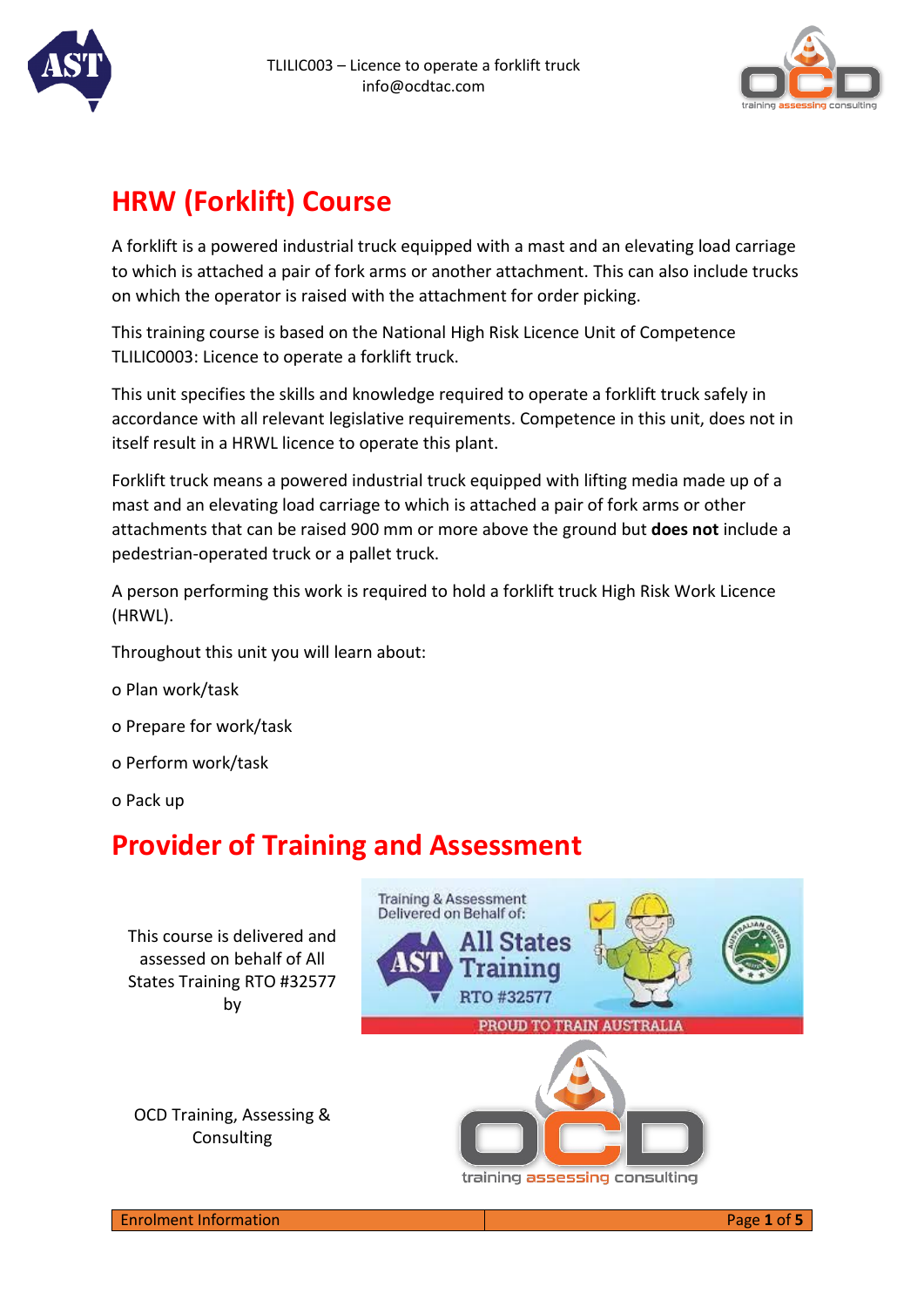



# **Important information prior to enrolment**

### **Unit Being Delivered**

The following unit(s) will be awarded to successful participants in this course. The certificate will be issued by All States Training RTO 32577.

#### **TLILIC003 – Licence to operate a forklift truck**

To view full unit details please visit [www.training.gov.au](http://www.training.gov.au/)

## **Course Delivery**

This course will be delivered:

• In the workplace or at an OCD Training, Assessing & Consulting facility

### **Entry Requirements**

Participants must have the physical capacity to perform the functions of using a forklift truck.

Pre-course study: Students may be required to undertake pre-course work prior to attending the face-to-face session depending on the course delivery mode.

Participants must be;

- Must be at least 18 years of age
- Must qualify for the Language, Literacy and Numeracy (LLN)
- Must have a Unique Student Identifier (USI) and, if they don't, one can be obtained from [www.usi.gov.au](https://www.usi.gov.au/students/get-a-usi)
- Must submit three (3) forms of identification as per Appendix "A" at bottom of the page and
- Must be able to read and write English competently.

After completing the TLILIC003 Course, under the requirements of Work Health & Safety (WHS) legislation, all applicants for High-Risk Work Licence (HRWL) licences can apply for a (HRWL) licence or add a new licence class on an existing HRW Licence, at

[www.worksafe.qld.gov.au](https://www.worksafe.qld.gov.au/licensing-and-registrations) using the "*Licensing & registration*" drop down menu. From there you will need to complete the online application form.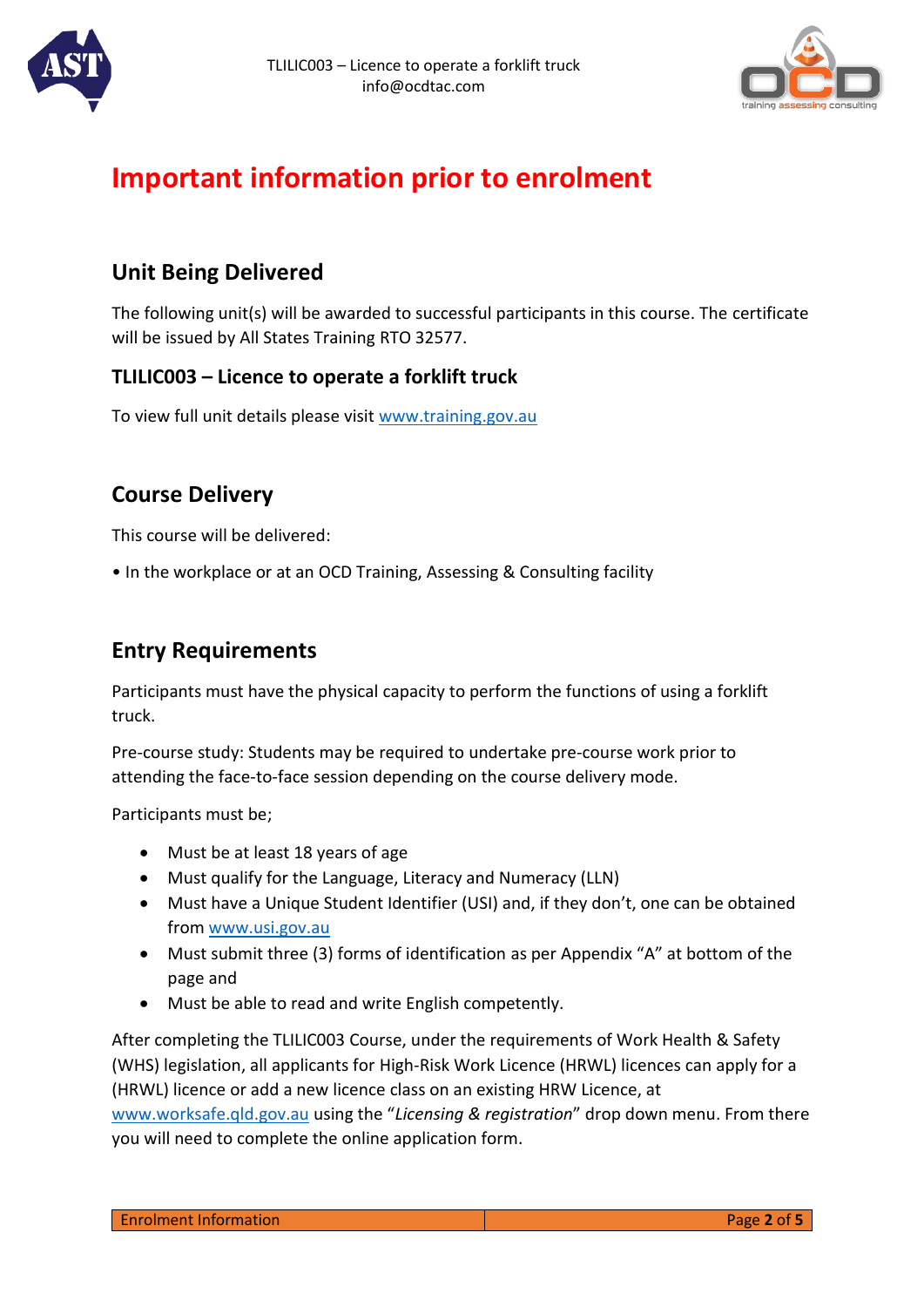



You will need:

- LHRW Assessment Summary AS1 form/s issued by a Queensland Accredited Assessor (this course).
- Details of your QGov/Google/Microsoft account. If you do not have one of these accounts, you can register for a QGov account during the application process.
- A valid unique email address.

You will also need the customer reference number (CRN) from one of the following Queensland Department of Transport and Main Roads (DTMR) issued licence cards:

- Driver's licence,
- proof of age card,
- marine licence indicator card, or
- industry authority card.

## **Course Duration (face to face)**

This Course is delivered Face-to-Face and is a minimum of sixteen (16) hours spread out over two (2) days for the training of the theoretical and practical components of the Course.

A third day is required for Assessment and **MUST BE** at least three (3) workings days after the end of the Face-to-Face training days.

#### **Assessment Requirements**

Individuals undertaking this course will be expected to complete both written and practical assessment tasks.

#### **Certificate Renewal Requirements**

There are no Certificate Renewal Requirements for this Course, however, a HRWL will need to be renewed every five (5) years. If the HRWL is not renewed within twelve (12) months of expiry, a whole new course will need to be completed.

#### **Course Fees and Payments**

- Please refer to our booking calendar for individual Course Fees.
- Refund and fee protection policy Please refer to the student handbook.
- Payment Terms Payment for individual participants is upfront, group booking payment terms are based on agreement between the client and service provider.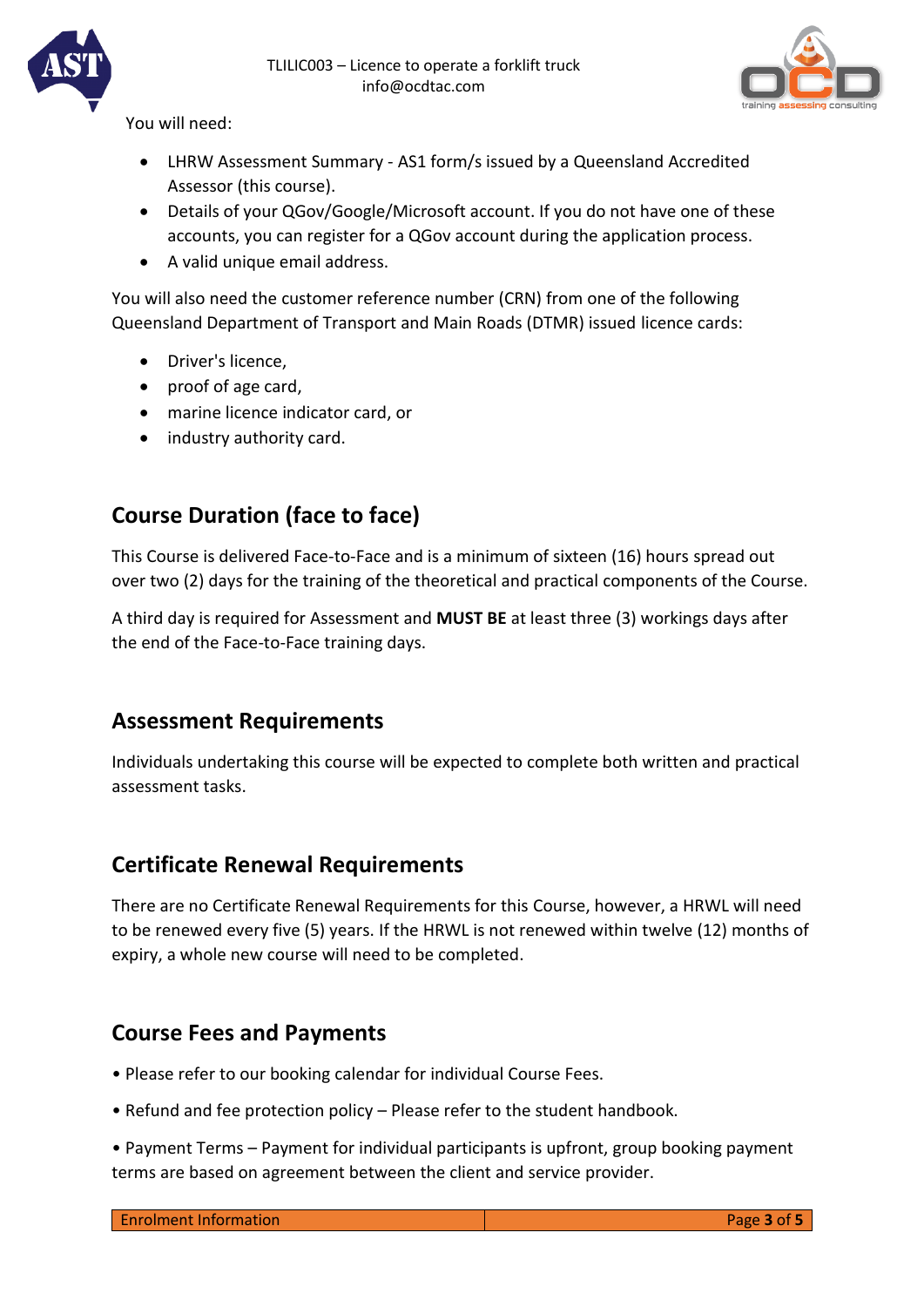

#### TLILIC003 – Licence to operate a forklift truck info@ocdtac.com



#### **APPENDIX A**

#### Appendix 1: Evidence of Identity Requirements

A candidate must produce, and an assessor must sight, three matching, original, evidence of identity (EOI) documents before undertaking an assessment or reassessment.

An assessor must keep a copy of the EOI documents (except financial institution debit/credit card) on the candidate file. Where a financial institution debit/credit card is sighted as EOI, an assessor must make a record of the name of the financial institution, whether the card is a debit or credit card, and the expiry date

The EOI documents must comprise either:

- One (1) Category A document and two (2) Category B documents, or
- Two (2) Category A documents and one (1) Category B document.  $\blacksquare$

At least one Category A document must be photographic and show a candidate's full name. At least one Category A or B document must show the candidate's signature and date of birth.

The candidate's details on the CAS and those entered in the Assessor Portal must match the details on the EOI documents.

| Category A documents                                                                                                                                                                                                                                                                                                                                                                                                                                                                                                                                                                                                          | <b>Status</b>                             |
|-------------------------------------------------------------------------------------------------------------------------------------------------------------------------------------------------------------------------------------------------------------------------------------------------------------------------------------------------------------------------------------------------------------------------------------------------------------------------------------------------------------------------------------------------------------------------------------------------------------------------------|-------------------------------------------|
| - Australian Birth / Bicentennial Birth Certificate (born in 1988) - full (not Extract or Commemorative<br>Certificate)<br>• Australian Citizenship Certificate / Naturalisation Certificate<br>• Department of Immigration and Border Protection (DIBP)<br>- Certificate of Evidence of Resident Status<br>- Visa Evidence Card (with PLO56 Visa)<br>• Queensland or Federal police officer photo identity card.                                                                                                                                                                                                             | Current                                   |
| • Australian passport<br>• Australian Certificate of Identity, Document of Identity, Titre de Voyage, Document de Voyage<br>• Foreign passport<br>• Australian photo driver licence<br>• Queensland Government issued photographic high risk work licence<br>. Queensland Accreditation / Authorisation: driver/rider trainer; pilot/escort vehicle driver; dangerous goods<br>driver; tow truck driver/assistant; traffic controller; passenger transport driver (bus, taxi, limousine).                                                                                                                                     | Current or expired<br>less than two years |
| • DIBP - ImmiCard; Temporary or Resident Visa; Document for travel to Australia. Note: Electronic<br>Travel Authority (ETA) is not accepted.                                                                                                                                                                                                                                                                                                                                                                                                                                                                                  | Valid up to five years<br>after issue     |
| • Queensland Card 18+ (laminated).                                                                                                                                                                                                                                                                                                                                                                                                                                                                                                                                                                                            | Issued after<br>01/01/1992                |
| Category B documents – must be Australian issued documents                                                                                                                                                                                                                                                                                                                                                                                                                                                                                                                                                                    | <b>Status</b>                             |
| • Australian Defence Force photo identity card (excluding civilians)<br>• Australian Firearm Licence (with photo)<br>• Australian Security Guard/Crowd Controller Licence (with photo)<br>• Department of Veterans' Affairs/Centrelink Pensioner Concession Card (including Healthcare card)<br>Education institution student identity document (must include photo and/or signature)<br>Financial institution debit/credit card (must include signature and embossed/printed name)<br>• Medicare card; Department of Human Services BasicsCard<br>• Interstate government-issued or government-approved photo identity card. | Current                                   |

#### **Change of Name**

If a candidate has changed their name and the name on the EOI documents is different to the name they want the HRW licence to appear in, an assessor will need to sight and retain a copy of a change of name document. The CAS and the Assessor Portal must be completed in the name recorded on the change of name document.

Conditions of accreditation as an assessor for high risk work classes Version 11: effective 1 May 2021

Page 16 of 19